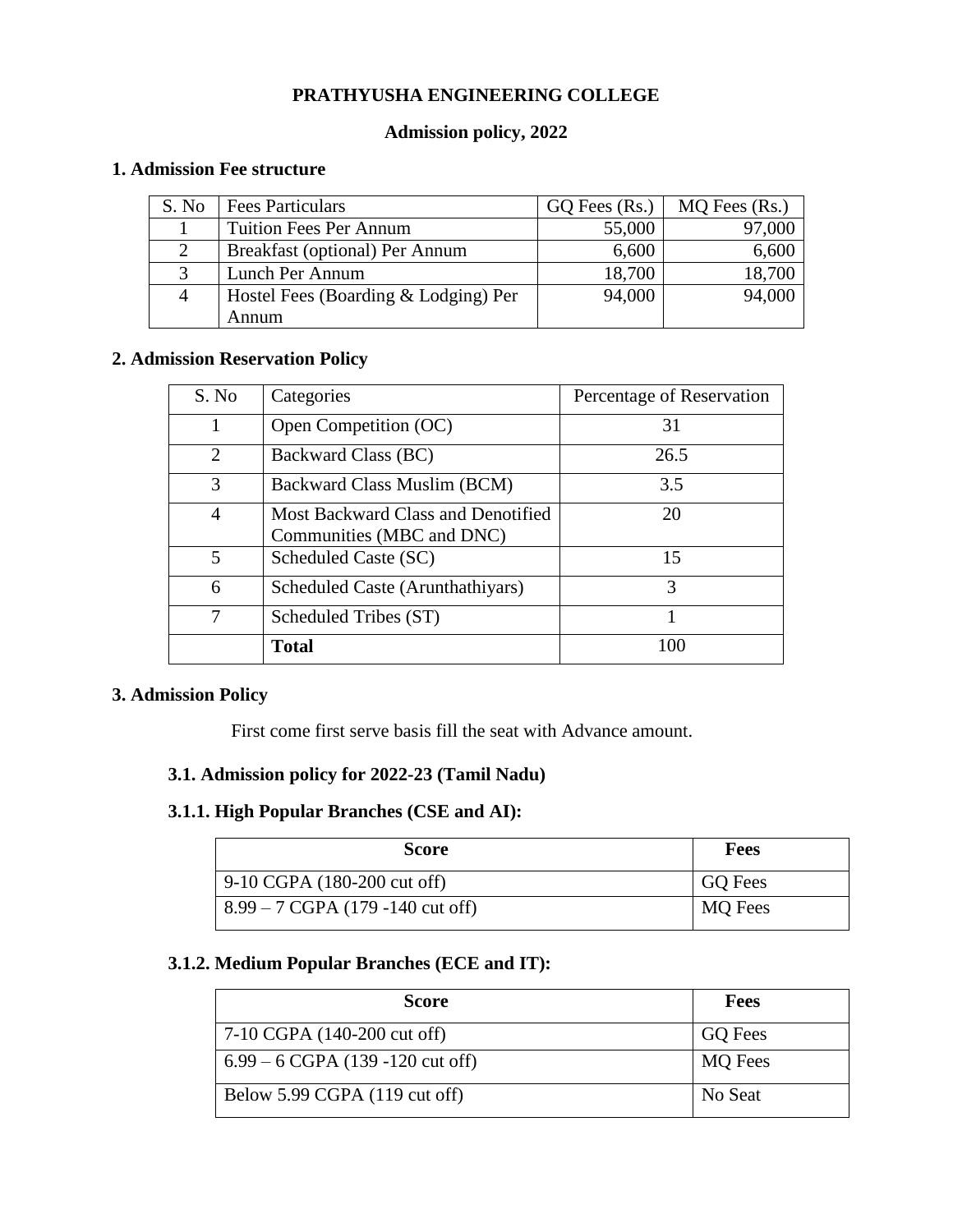# **3.1.3. Low Popular Branches (BT, EEE, Mech and Mechatronics):**

Score of any cutoff – GQ fees

## **3.2. Admission policy for 2022-23 (AP)**

MQ fee for all programmes, scholarship provided, based on marks as per follow: One time scholarship was given for first year only. If students performed well in college academics without fail in IAT and scored 8.5 – 8.99 CGPA, 9 -9.49 CGPA and 9.5-10 CGPA in Anna university exam (Both odd and even sem) consider for Shri Sivaramaiya, Scholarship Rs.10000/-, 20000/- and 30000/ respectively.

## **3.2.1. High Popular Branches (CSE and AI):**

| Score                                      | <b>One time Scholarship</b><br>(Rs.) |
|--------------------------------------------|--------------------------------------|
| 9.5 -10 CGPA (190-200 cut off)             | 30,000                               |
| $\vert$ 8.5 – 9.49 CGPA (189 -170 cut off) | No Scholarship                       |

# **3**.**2.2. Medium Popular Branches (ECE and IT):**

| <b>Score</b>                            | <b>One time Scholarship</b> |
|-----------------------------------------|-----------------------------|
|                                         | (Rs.)                       |
| 9.0 -10 CGPA (180-200 cut off)          | 30,000                      |
| 8.0 -8.99 CGPA (160-179 cut off)        | 20,000                      |
| $7.99 - 7.5$ CGPA $(150 - 159$ cut off) | No Scholarship              |

### **3.3.3. Low Popular Branches (BT, EEE, Mech and Mechatronics): MQ'S**

| <b>Score</b>                     | <b>One time Scholarship</b><br>( <b>Rs.</b> ) |
|----------------------------------|-----------------------------------------------|
| 9.0 -10 CGPA (180-200 cut off)   | 40,000                                        |
| 8.0 -8.99 CGPA (160-179 cut off) | 30,000                                        |
| 7.0 -7.99 CGPA (140-159 cut off) | 20,000                                        |

For unpopular branches scholarship, deal with case to case (**MQ'S**).

### **4. Documentation**

| S. No | Documents                 | Retention periods                                                           |
|-------|---------------------------|-----------------------------------------------------------------------------|
|       | Transfer certificate (TC) | Full years                                                                  |
|       | Community certificate     | Original Maximum one<br>month for Anna University<br>verification, Xerox 10 |